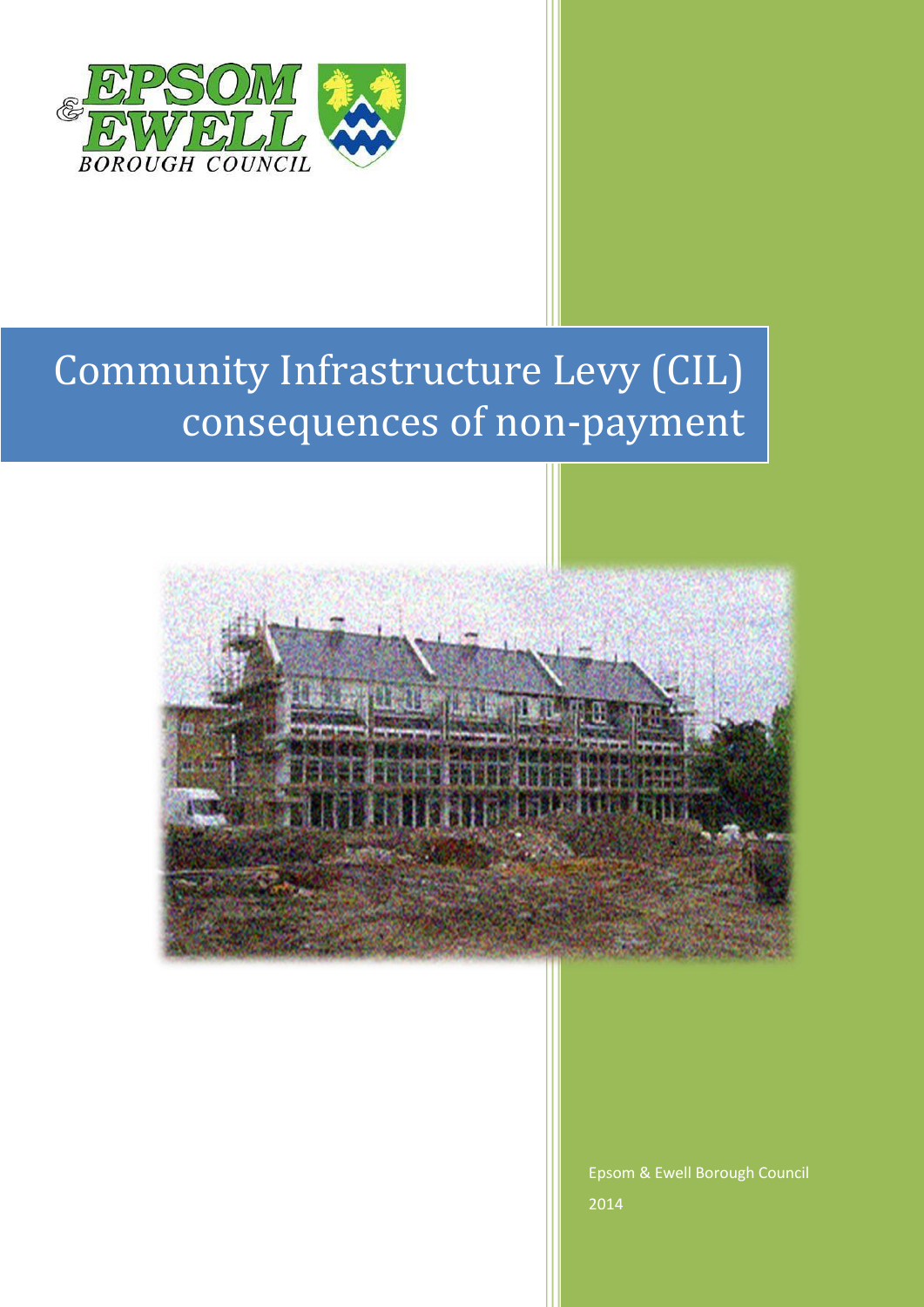This note sets out the possible consequences of not following the Community Infrastructure Levy (CIL) payment procedure. The Community Infrastructure Levy Regulations 2010 (as amended) allow charging authorities to impose surcharges or interest over and above the original Levy charge if the proscribed payment procedures are not followed.

## **Surcharge for failing to assume liability before commencement**

Failure to assume liability before the commencement of development may result in the CIL collecting authority Epsom & Ewell Borough Council "the Council" imposing a surcharge of £50 per landowner subsequently discovered. This surcharge ensures that the costs of establishing the identities of landowners are borne by the liable parties.

## **Surcharge where apportionment is necessary**

Further, where the Council has to apportion liability between one or more owners of the land, it may also impose a surcharge of £500 per owner. This is to ensure the costs of this apportionment are borne by the owners in question. Both these surcharges are in addition to the loss of payment rights that result from failing to assume liability before the commencement of development.

#### **What happens if a valid commencement notice is not submitted before development commences?**

Failure to submit a valid commencement notice before development commences may result in the Council imposing a surcharge of 20% of the CIL amount due, up to a maximum of £2,500.

## **Surcharge for failing to comply with an information notice**

Failure to comply with the any requirement of an information notice within 14 days of the notice being served may result in the Council imposing a surcharge. This would be a charge of 20% of the CIL amount due, up to a maximum of £1,000.

## **Late payment interest**

Failure to pay CIL on time will result in the imposition of late payment interest by the Council at 2.5 percentage points above the Bank of England base rate.

#### **Late payment surcharge**

Continued failure to pay CIL may result in the Council imposing one or more late payment surcharge. Such surcharges will be imposed in the following manner:

- Five per cent of the outstanding amount where payment is still overdue after 30 days, subject to a £200 minimum
- Five per cent of the outstanding amount where payment is still overdue after six months, subject to a £200 minimum
- Five per cent of the outstanding amount where payment is still overdue after 12 months, subject to a £200 minimum

## **The CIL stop notice**

On occasions the Council may believe that interest and late payment surcharges will be ineffective in securing payment of the overdue CIL. In such